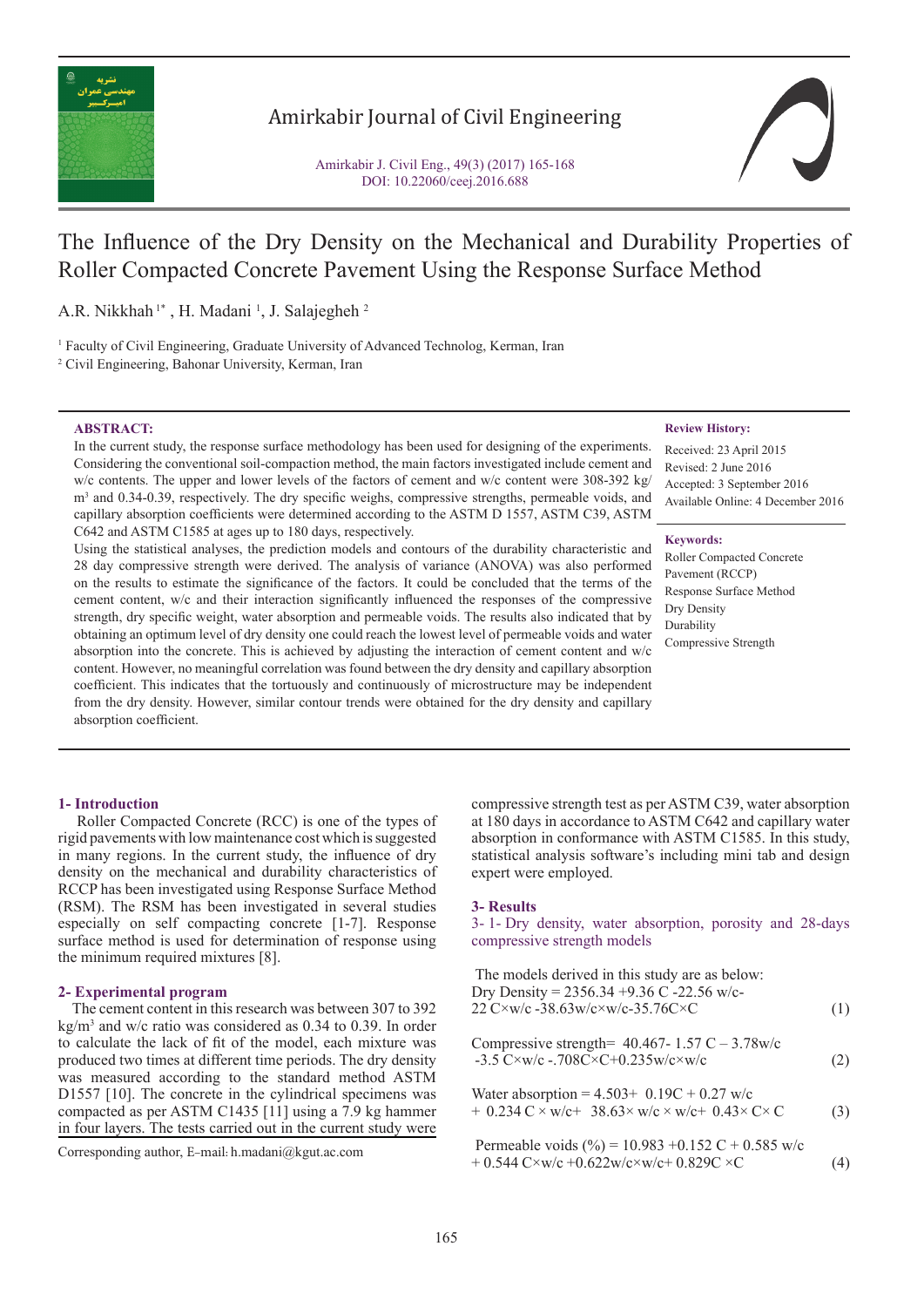Rate of Absorption of Water =  $0.01 \times (1.766 0.1716C - 0.0865$  w/c +  $0.1972$  C×w/c+ (5) 0.2395 w/c  $\times$  w/c + 0.2174 C $\times$ C)

 In Figure 1, the contours of dry density and permeable voids content are presented. As shown the optimum levels of the permeable voids are near the optimum points of the dry density. Although there is a good correlation between the durability parameters such as permeable voids, compressive strength results have not good correlation with the dry density results (Figures 1 and 2)



**Figure 1. The contours of dry density (top curve) and permeable voids (bottom curve)**



**Figure 2. The contour of compressive strength at 28 days**

#### **4- Conclusions**

1- Using the response surface method, the models for prediction of the compressive strength, permeable voids, water absorption content and capillary porosity coefficient were derived.

2- The response surface method could provide the optimum levels for the durability and mechanical properties of concrete, considering the contours and models.

3- The dry density had a good correlation with the permeable voids and water absorption content, however there was not any good correlation between the dry density and the responses of the compressive strength and capillary absorption.

#### **References**

- [1] M.Sonebi, Medium strength self-compacting concrete containing fly ash: Modelling using factorial experimental plans, Cement and Concrete Research 34(7) (2007) 1199- 1208.
- [2] S.Nunes, P.Oliveria, J.S. Coutinho, J. Figueiras, Interaction diagrams to assess SCC mortars for different cement types, Construction and Building Materials 23(3) (2009) 1401-1412.
- [3] E.K.K.Nambiar, K. Ramamurthy, Models relating mixture composition to the density and strength of foam concrete using response surface methodology, Cement and Concrete Composites 28(9) (2006) 752-760.
- [4] T.Cho, Prediction of cyclic freeze–thaw damage in concrete structures based on response surface method, Construction and Building Materials 21(12) (2007) 2031-2040.
- [5] F.Bektas, B. A. Bektas, Analyzing mix parameters in ASR concrete using response surface methodology, Construction and Building Materials 66 (2014) 299-305.